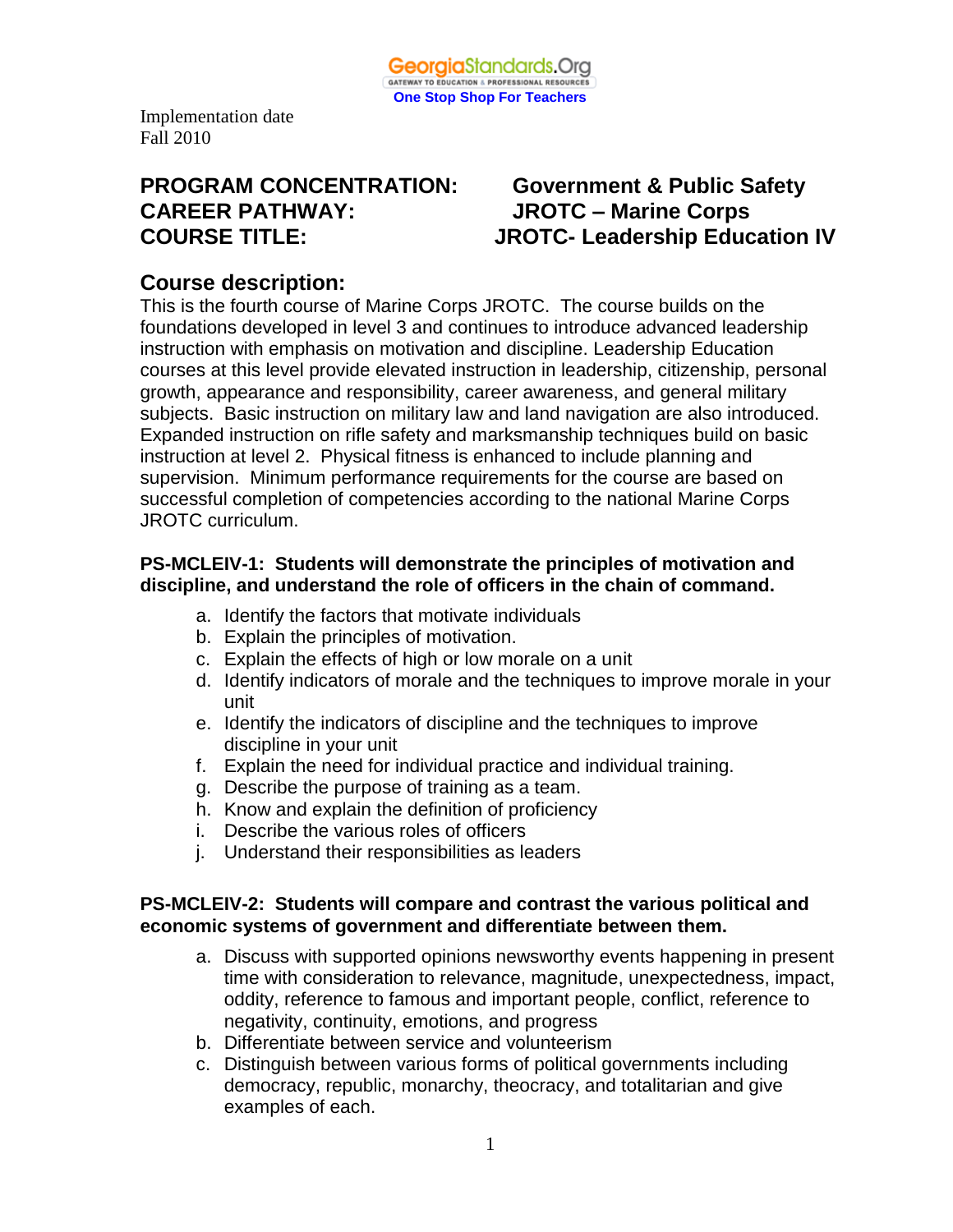

Implementation date

Fall 2010

- d. Explain the meanings of terms related to Capitalism, Communism, and Socialism.
- e. Demonstrate an understanding of the differences between Capitalism, Communism, and Socialism
- f. Identify the significant historical events in the history of the United States Flag
- g. Explain the significance of the stars, stripes and colors on the U. S. flag.
- h. Explain the significance of the key figures involved in the development of the United States Flag.
- i. Recognize the symbols within the Great Seal.
- j. State what the symbols represent.
- k. Identify important dates in the history of the Great Seal.
- l. Name those responsible for the design of the Great Seal.
- m. State how the Great Seal is officially used.
- n. Identify the positive effects of volunteerism in American society
- o. Participate in community, school, and public affairs events

#### **Academic Standards:**

SSCG1 The student will demonstrate knowledge of the political philosophies that shaped the development of United States constitutional government.

- SSWH15 The student will be able to describe the impact of industrialization, the rise of nationalism and the major characteristics of world-wide imperialism.
	- a. Analyze the process and impact of industrialization in England, Germany and Japan, movements for political reform, the writings of Adam Smith and Karl Marx, and urbanization and its impact on women.
- SSWH17 The student will be able to identify the major political and economic factors that shaped world societies between World War I and World War II.
	- Determine the causes and results of the Russian Revolution from the rise of the Bolsheviks under Lenin to Stalin's first Five Year Plan.
	- $\gamma$ . Describe the rise of fascism in Europe and Asia by comparing the policies of Benito Mussolini in Italy, Adolf Hitler in Germany, and Hirohito in Japan.
	- $\delta$ . Analyze the rise of nationalism as seen in the ideas of Sun Yat Sen, Mustafa Kemal Attaturk, and Mohandas Ghandi.
	- Describe the nature of totalitarianism and the police state that existed in Russia, Germany, and Italy and how they differ from authoritarian governments.
- SSKH2 The student will identify important *American symbols* and explain their meaning.
	- a. The national and state flags (United States and Georgia flags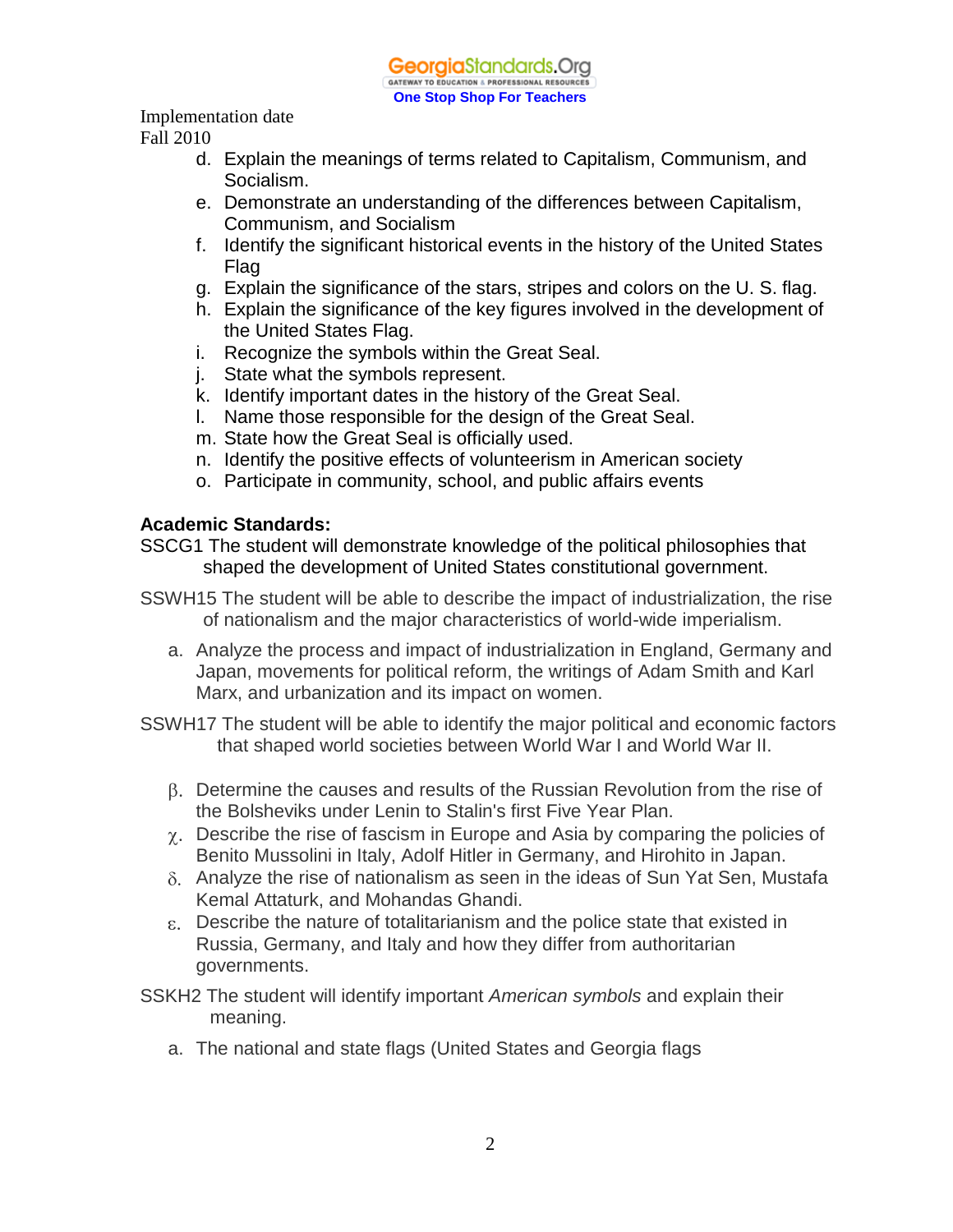

#### **PS-MCLEIV-3: Cadet will demonstrate appropriate level writing skills through the writing of essays as well as evaluate the skills of other cadets.**

- a. Write an essay using effective writing skills
- b. Critique the essay of another cadet
- c. Participate in rigorous physical training
- d. Plan and conduct a physical fitness training session
- e. Are evaluated using the Presidential Physical Fitness Test
- f. Are evaluated using the MCJROTC Physical Fitness Test

**Academic Standards**: (Additional GPS may be identified and included after the Physical Education and Health GPS is published)

#### **PS-MCLEIV-4: Students will explore potential careers and complete a job application and practice the interview process.**

- a. Explore various career possibilities
- b. Complete a job application
- c. Participate in a job interview
- d. Participate in community service programs with the ROTC program or with other community service organizations

#### **Academic Standards:**

- SSEF1 The student will explain why limited productive resources and unlimited wants result in scarcity, opportunity costs, and tradeoffs for individuals, businesses, and governments.
- SSEF2 The student will give examples of how rational decision making entails comparing the marginal benefits and the marginal costs of an action.
- SSEPF1 The student will apply rational decision making to personal spending and saving choices.

**PS-MCLEIV-5: Students will demonstrate a knowledge of military customs and courtesies, differentiate the rank insignia of other services and other service JROTC programs, and expand their knowledge of Marine Corps history. At this level, cadets will receive introductory courses in military law and land navigation. Rifle safety will be emphasized during marksmanship qualification.**

- a. Demonstrate proper procedures for entering vehicles and boarding Naval vessels
- b. Identify individual Navy ranks and insignia
- c. Identify individual JROTC ranks and insignia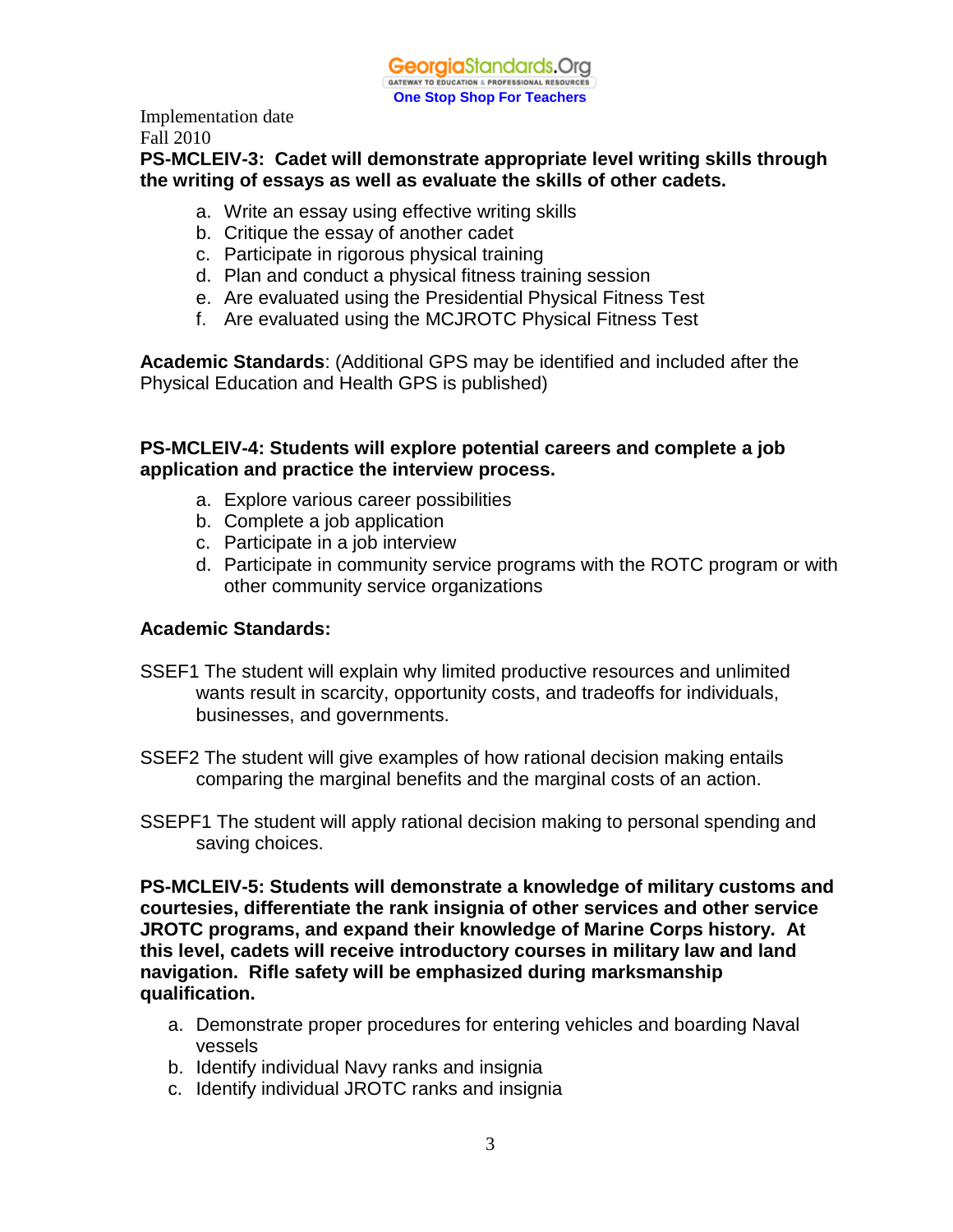

Implementation date

Fall 2010

- d. Identify the causes of World War I and Marine involvement in the war
- e. Know the Marine Corps traditions that resulted from action during World War I
- f. Understand the need and the Uniform Code of Military Justice
- g. Know who is subject to the Uniform Code of Military Justice
- h. Explain the purpose of non-judicial punishment and the circumstances of how it is imposed
- i. Identify the rights listed in an Article 31 warning
- j. Know the 3 types of courts martial
- k. Understand the jurisdiction, composition, and punishments related to types of courts martial
- l. Demonstrate a basic knowledge of Map Reading and land navigation
- m. Understand rules and procedures for safe range operation.
- n. Demonstrate rules for safe firearm handling
- o. Fire the .177 air rifle for qualification

#### **Academic Standards:**

SSWG1 The student will explain the physical aspects of geography.

SSUSH15 The student will analyze the origins and impact of U.S. involvement in World War I.

SSUSH16 The student will identify key developments in the aftermath of WW I.

M4M2 Students will understand the concept of angle and how to measure angles.

- a. Use tools, such as a protractor or angle ruler, and other methods, such as paper folding or drawing a diagonal in a square, to measure angles.
- b. Understand the meaning and measure of a half rotation (180°) and a full rotation (360°).

MA1G1. Students will investigate properties of geometric figures in the coordinate plane.

- a. Determine the distance between two points.
- b. Determine the distance between a point and a line.
- c. Determine the midpoint of a segment.

**PS-MCLEIV-6: Students will discern the purpose and objectives of basic drill and Marine Corps Ceremonies and demonstrate proficiency in teamwork, confidence, pride, alertness, and attention to detail through basic drill.**

- a. Participate in weekly organized physical training
- b. Participate in weekly organized drill practice
- c. Manipulate individual positions
- d. Demonstrate basic formations as part of a unit
- e. Interpret and react to voice commands
- f. Demonstrate basic weapons manipulation
- g. Demonstrate basic weapons manipulation while marching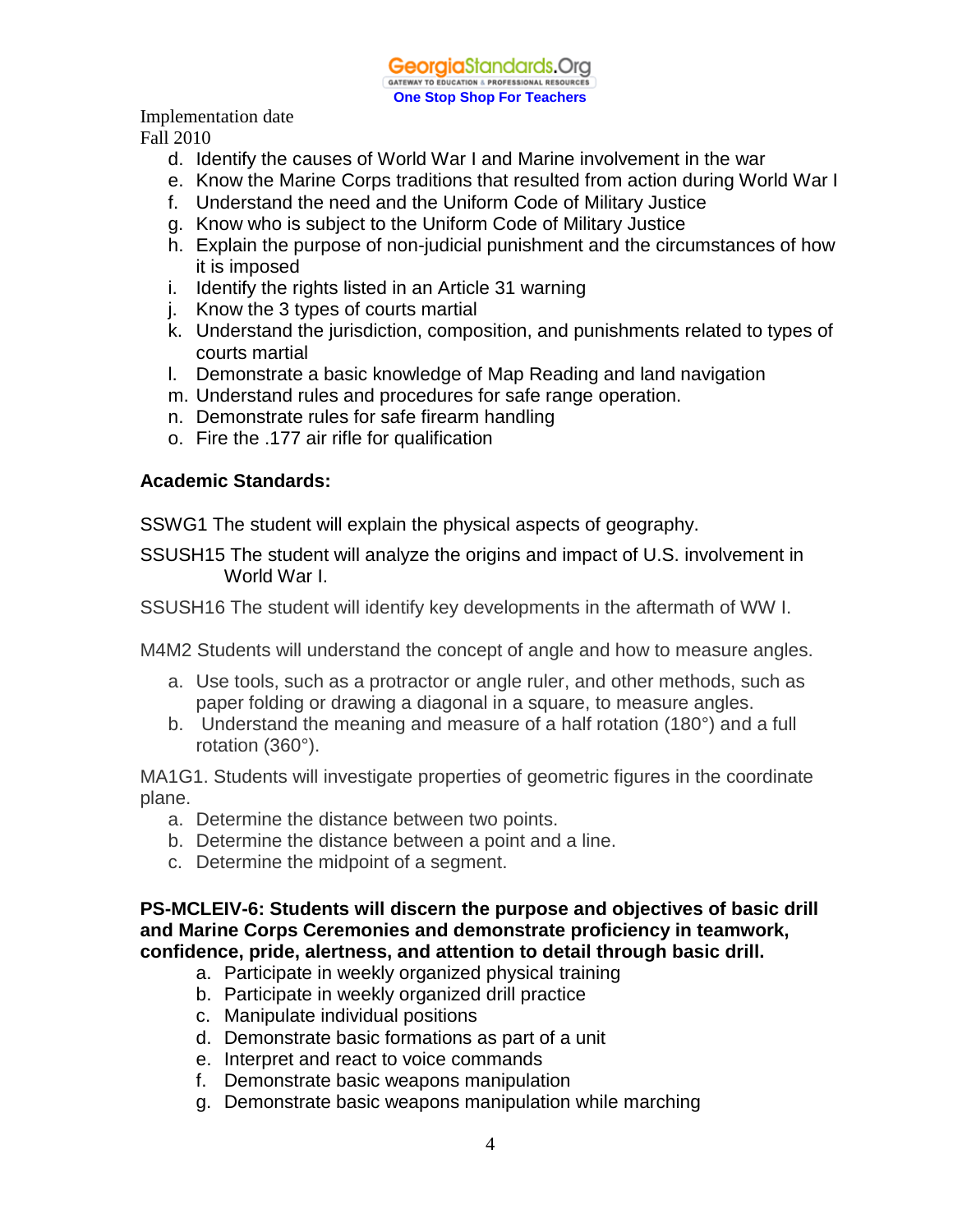

- h. Exemplify Espirit De Corps by drilling with confidence
- i. Participate in MCJROTC Change of Command Ceremony

#### **Reading Across the Curriculum**

#### **Reading Standard Comment**

After the elementary years, students engage in reading for learning. This process sweeps across all disciplinary domains, extending even to the area of personal they experience text in all genres and modes of discourse. In the study of various disciplines of learning (language arts, mathematics, science, social studies), students must learn through reading the communities of discourse of each of those disciplines. Each subject has its own specific vocabulary, and for students to excel in all subjects, they must learn the specific vocabulary of those subject areas in context.

Beginning with the middle grades years, students begin to self-select reading materials based on personal interests established through classroom learning. Students become curious about science, mathematics, history, and literature as they form contexts for those subjects related to their personal and classroom experiences. As students explore academic areas through reading, they develop favorite subjects and become confident in their verbal discourse about those subjects.

Reading across curriculum content develops both academic and personal interests in students. As students read, they develop both content and contextual vocabulary. They also build good habits for reading, researching, and learning. The Reading Across the Curriculum standard focuses on the academic and personal skills students acquire as they read in all areas of learning.

Students will enhance reading in all curriculum areas by:

- a. Reading in all curriculum areas
	- Read a minimum of 25 grade-level appropriate books per year from a variety of subject disciplines and participate in discussions related to curricular learning in all areas.
	- Read both informational and fictional texts in a variety of genres and modes of discourse.
	- Read technical texts related to various subject areas.
- b. Discussing books
	- Discuss messages and themes from books in all subject areas.
	- Respond to a variety of texts in multiple modes of discourse.
	- Relate messages and themes from one subject area to messages and themes in another area.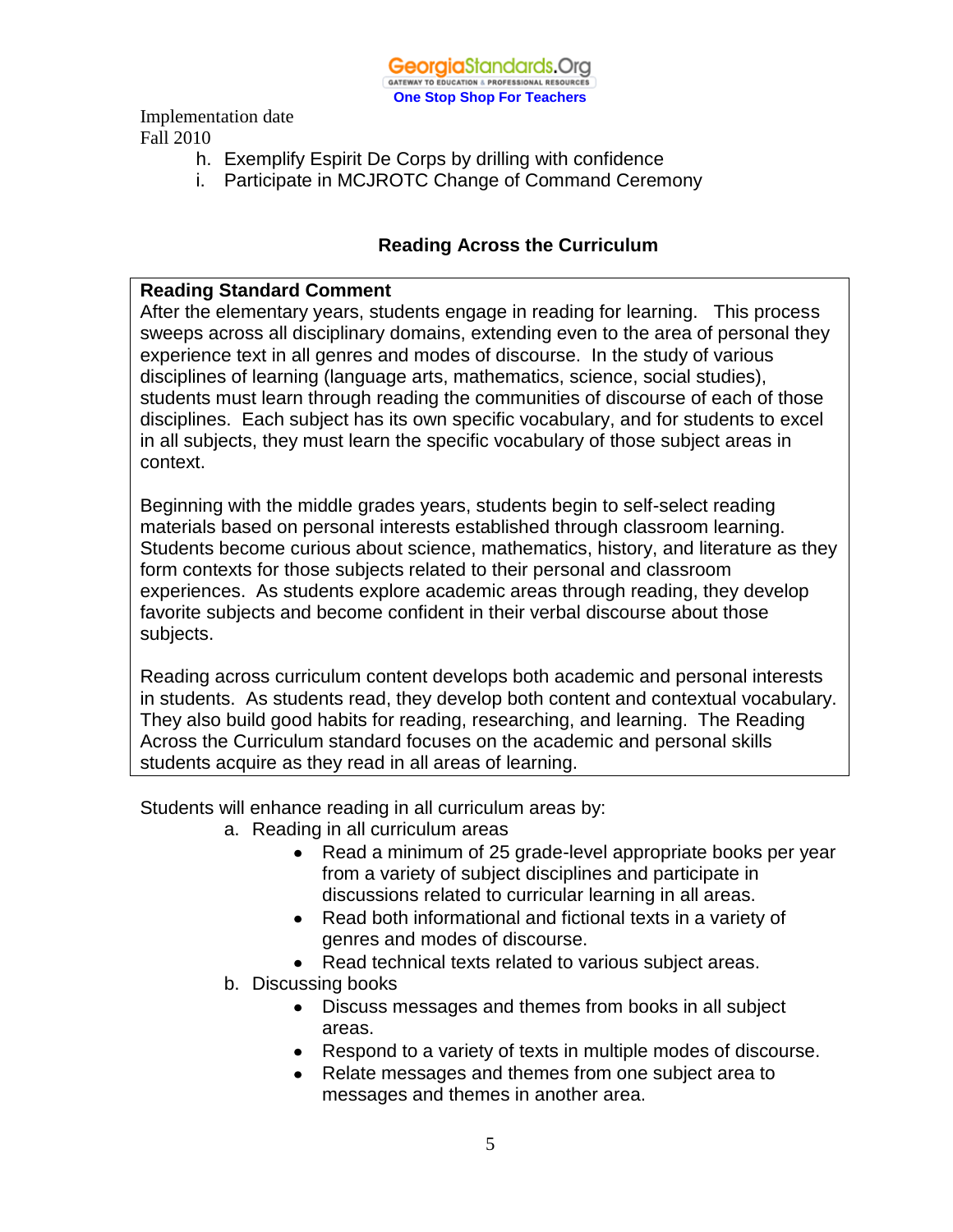GeorgiaStandards.Org GATEWAY TO EDUCATION & PROFESSIONAL RESOURC

**One Stop Shop For Teachers**

Implementation date Fall 2010

- Evaluate the merit of texts in every subject discipline.
- Examine author's purpose in writing.
- Recognize the features of disciplinary texts.
- c. Building vocabulary knowledge
	- Demonstrate an understanding of contextual vocabulary in various subjects.
	- Use content vocabulary in writing and speaking.
	- Explore understanding of new words found in subject area texts.
- d. Establishing context
	- Explore life experiences related to subject area content.
	- Discuss in both writing and speaking how certain words are subject area related.
	- Determine strategies for finding content and contextual meaning for unknown words.

#### **CTAE Foundation Skills**

The Foundation Skills for Career, Technical and Agricultural Education (CTAE) are critical competencies that students pursuing any career pathway should exhibit to be successful. As core standards for all career pathways in all program concentrations, these skills link career, technical and agricultural education to the state's academic performance standards.

The CTAE Foundation Skills are aligned to the foundation of the U. S. Department of Education's 16 Career Clusters. Endorsed by the National Career Technical Education Foundation (NCTEF) and the National Association of State Directors of Career Technical Education Consortium (NASDCTEc), the foundation skills were developed from an analysis of all pathways in the sixteen occupational areas. These standards were identified and validated by a national advisory group of employers, secondary and postsecondary educators, labor associations, and other stakeholders. The Knowledge and Skills provide learners a broad foundation for managing lifelong learning and career transitions in a rapidly changing economy.

**CTAE-FS-1 Technical Skills:** Learners achieve technical content skills necessary to pursue the full range of careers for all pathways in the program concentration.

**CTAE-FS-2 Academic Foundations:** Learners achieve state academic standards at or above grade level.

**CTAE-FS-3 Communications:** Learners use various communication skills in expressing and interpreting information.